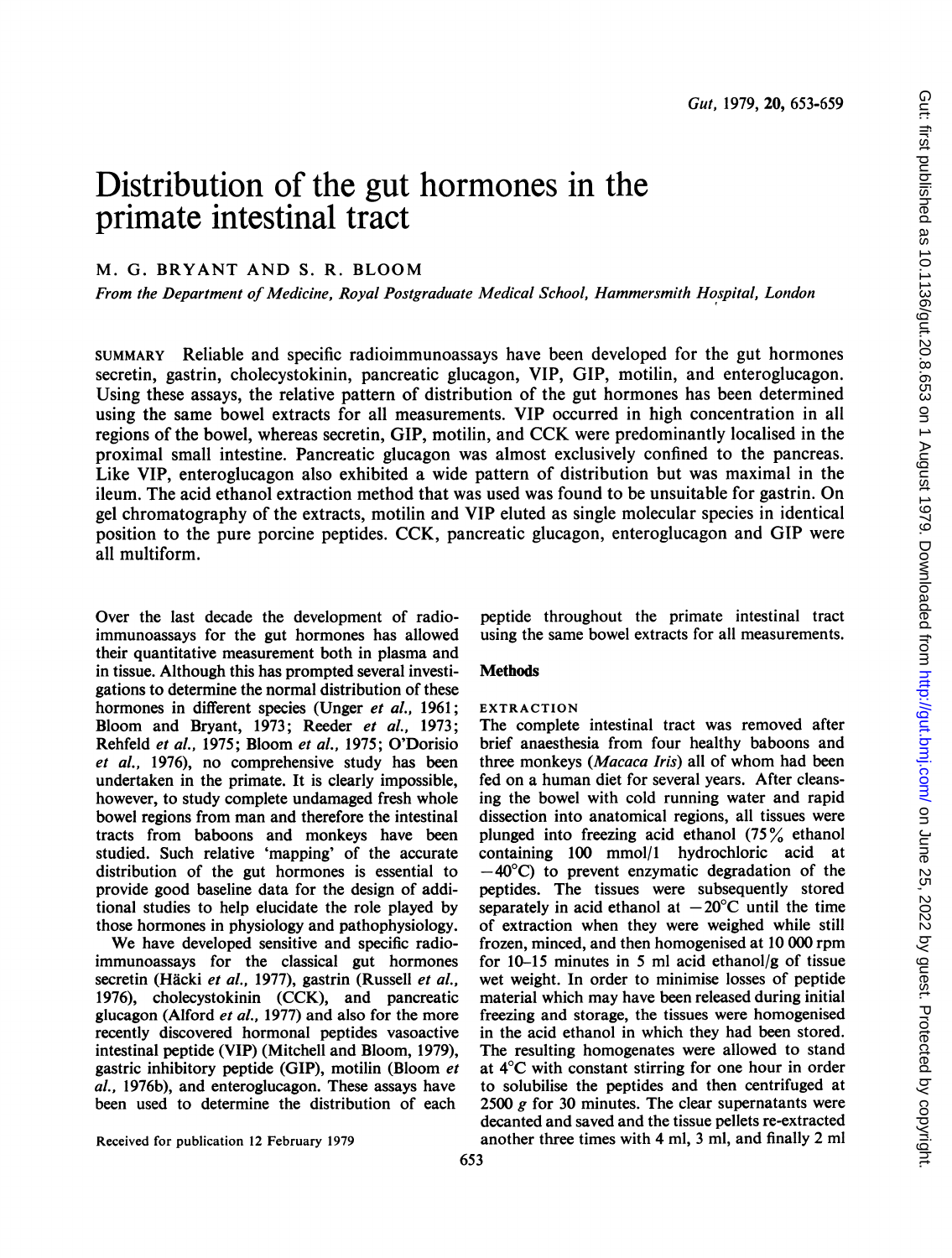of acid ethanol/g of tissue. After final centrifugation, the tissue debris was discarded and the supernatants from each region of the gut pooled. The extracts were neutralised and the resulting precipitate removed by further centrifugation. The precipitate was dried, redissolved in 100 mmol/1 formic acid and assayed to determine whether any loss of hormonal immunoreactivity occurred in this precipitate. Aliquots of the supernatant peptide liquors were dried down uhder nitrogen and reconstituted in buffer before assay. The bulk of the peptide fraction was stored at  $-20^{\circ}$ C for subsequent column gel chromatographic studies of hormone immunoreactivity. In all radioimmunoassays, samples of the extracts were added in duplicate 10-fold serial dilutions ranging from 100  $\mu$ l to 0.001  $\mu$ l of extract per assay tube.

In order to assess the ability of each peptide hormone to withstand the extraction procedure, a series of separate pilot studies was performed. Using baboon duodenum and antrum as starting material, the recovery of endogenous hormones and of added radioactive hormone label (using <sup>125</sup>I-iodinated hormone-see below) was monitored at each step of the process outlined previously. The label was introduced into the system by addition to the acid ethanol used for the first homogenisation. In an attempt to determine the degree of damage caused to each peptide during extraction, an evaluation was made of the ability of 125I-labelled hormones recovered at each step to bind to their respective antibodies. These studies allow assessment of hormone recoveries once the hormones are solublised, though not of the efficiency of the extraction procedure itself.

#### RADIOIMMUNOASSAYS

All assays, except that for gastrin, for which synthetic human gastrin (ICI) was used were developed to the pure natural porcine hormones. Antibodies to each peptide were raised in rabbits with the horhome coupled to bovine serum albumin (BSA) using either carbodiimide or bis diazotised benzidine. The conjugates were emulsified in complete Freund's adjuvant before immunisation. After primary immunisation the animals were boosted at three monthly intervals and antisera collected for testing 10 days after each boosting. Immunisation with glucagon produced several antisera of different specificities. One, designated RCS5, which was Cterminal reacting, was specific for pancreatic glucagon, whereas another, R59, appeared to cross-react fully with glucagon-like immunoreactivity of intestinal origin (enteroglucagon). By simultaneous measurements of an extract with both antibodies and subsequent subtraction of values obtained with

Table <sup>1</sup> Final antibody dilutions and assay sensitivities

| Antiserum           | <b>Final Dilution</b> | Assay Sensitivity (fmol) |
|---------------------|-----------------------|--------------------------|
| Pancreatic glucagon | 320 000               | $0.6$ fmol               |
| Total glucagon      | 2400                  | $1.6$ fmol               |
| Gastrin             | 160 000               | $0.4$ fmol               |
| Secretin            | 280 000               | $0.4$ fmol               |
| <b>CCK</b>          | 32 000                | $2.0$ fmol               |
| Motilin             | 240 000               | $0.4$ fmol               |
| <b>VIP</b>          | 320 000               | $0.4$ fmol               |
| GIP                 | 240                   | $2.0$ fmol               |

RCS5, which measured only pancreatic glucagon, from those obtained with R59, which measured total glucagon-like immunoreactivity, the apparent enteroglucagon content of the extract could be determined. All antisera were tested for specificity by addition of up to 2 nmol per assay tube of all available gut hormones. In no case was any significant degree of crossreactivity observed. Table <sup>1</sup> summarises final antibody dilutions and assay sensitivities. VIP, secretin, motilin, GIP, and CCK were radioactively labelled using a lactoperoxidase technique (Holohan et al., 1973), whereas a modification of the chloramine T method (Hunter and Greenwood, 1962) was used for glucagon and gastrin. lodination and label purification conditions are outlined in Table 2, which also indicates the specific activities achieved.

The presence of a sulphate group on the only tyrosine residue in position 27 of the 33 amino acid peptide CCK makes iodination of this molecule extremely difficult. For this reason the pure natural porcine <sup>39</sup> amino acid peptide CCK variant was iodinated. This peptide contains the full amino acid sequence of 33-CCK with an additional N-terminal sequence of six amino acids including a nonsulphated tyrosine, thus allowing easy iodination. Both 33-CCK and 39-CCK were equally recognised by the antibody that was used which was raised to 33-CCK.

## **Results**

In all cases, extractable hormonal immunoreactivity diluted out approximately parallel to the respective pure hormone standard curves. Extracts of heart and liver, taken as control tissues, showed no inhibition of binding of labelled hormone to antibody. The protein content of these extracts (determined by 280 nm absorption) was greater than that of the gut tissue extracts, thus confirming previous observations that interference by non-specific protein effects with the assays was negligible at the dilutions used.

From the pilot studies it was found that less than  $10\%$  damage was caused to the peptides by the ex-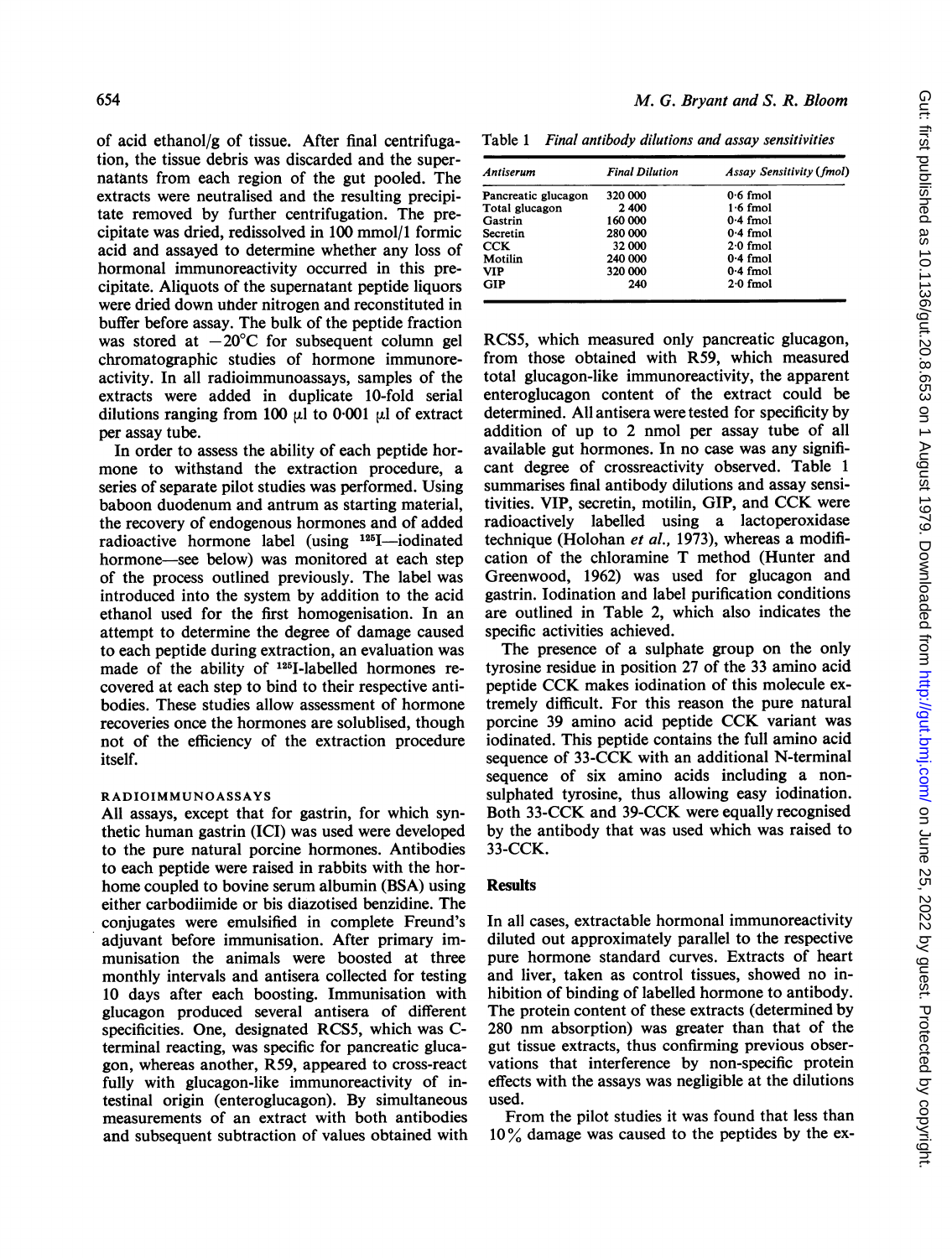

Fig. <sup>1</sup> Schematic representation of the baboon gut showing the relative distribution patterns of VIP and enteroglucagon.

Table 2 Hormone iodination and label purification conditions, showing resulting specific activities of purified labels  $(\mu Ci/\mu g)$ 

| Hormone    | <b>Iodination</b> conditions          |                                      | Gel                 | Column elution buffer            | Specific activity |
|------------|---------------------------------------|--------------------------------------|---------------------|----------------------------------|-------------------|
|            | 0.05 mol/l sodium acetate pH 5.0      |                                      |                     |                                  |                   |
|            | $\pm$                                 |                                      |                     |                                  |                   |
| Motilin    | nmol hormone                          |                                      |                     |                                  | 475               |
|            | $^{+}$                                |                                      |                     |                                  |                   |
|            | nmol Na 125I<br>1                     |                                      | Sephadex<br>G50     |                                  |                   |
| <b>GIP</b> | $^{+}$<br>22<br>pmol lactoperoxidase  |                                      | Superfine           | 0.1 mol/l formic acid            | 360               |
|            | $\div$                                |                                      |                     |                                  |                   |
|            | 18<br>nmol hydrogen peroxide          |                                      |                     |                                  |                   |
| <b>CCK</b> |                                       |                                      |                     |                                  | 220               |
|            | 15 min incubation                     |                                      |                     |                                  |                   |
|            |                                       | 6 nmol hormone                       | $-$ CM              |                                  |                   |
|            | $0.5 \mod l$ sodium acetate           |                                      | - Sephadex          | Gradient $-0.05 - 0.3$ mol/l     |                   |
| <b>VIP</b> | pH 50                                 | 1 nmol Na 125I                       | $-$ C <sub>25</sub> | sodium barbitone pH $8.5$        | 520               |
|            |                                       | $^{+}$                               |                     |                                  |                   |
|            | 0.05 mol/l sodium acetate             | 22 pmol lactoperoxidase              | $-$ SP              |                                  |                   |
| Secretin   | pH 6.0                                | 18 nmol hydrogen peroxide - Sephadex |                     | $0.15$ mol/l sodium acetate pH   | 390               |
|            |                                       |                                      | $-$ C <sub>25</sub> | $pH$ 5.5                         |                   |
|            |                                       | 15 min incubation                    |                     |                                  |                   |
|            | 0.05 mol/l potassium phosphate pH 7.4 |                                      |                     |                                  |                   |
|            | $\div$                                |                                      |                     | 0.1 mol/l Tris: 0.25 mol/l HC1:  |                   |
| Gastrin    | nmol hormone<br>6                     |                                      |                     | 0.5 mol/l NaCl                   | 950               |
|            | $\mathrm{+}$<br>nmol Na 125I<br>1     |                                      | OAE                 | $pH_8.5$                         |                   |
|            | $\ddot{}$                             |                                      | Sephadex<br>A25     | 0.08 mol/l Tris: 0.02 mol/l HC1: |                   |
| Glucagon   | 140<br>nmol chloramine T              |                                      |                     | 0.08 mol/l NaCl                  | 500               |
|            |                                       |                                      |                     | $pH_8.5$                         |                   |
|            | 10 sec incubation                     |                                      |                     |                                  |                   |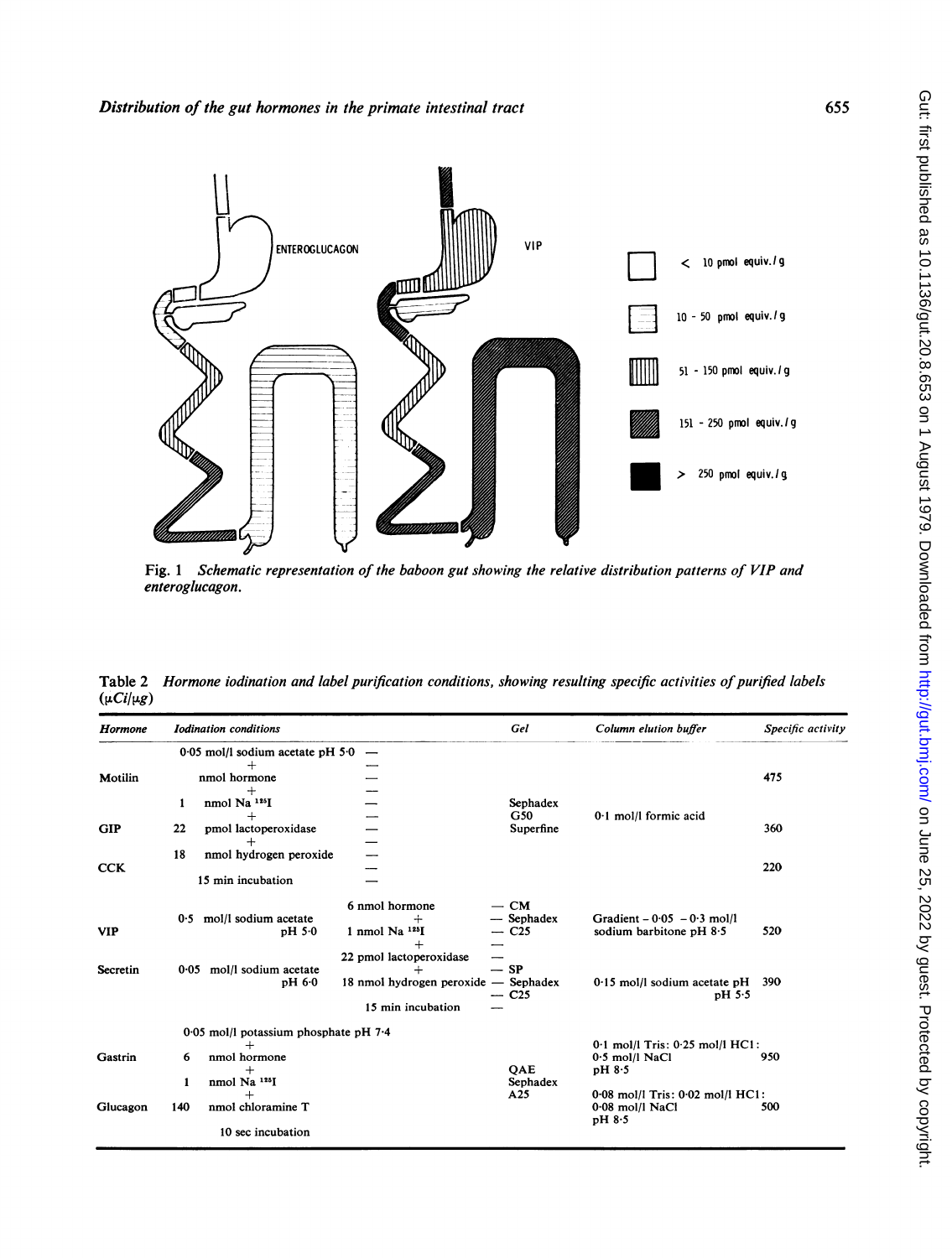

Fig. 2 Schematic representation of the baboon gut showing the relative distribution patterns of CCK, secretin, GIP and motilin (scale as Fig. 1).

traction procedure and, except for gastrin,  $re$ - PANCREATIC PANCREATIC PANCREATIC coveries of all hormones were greater than  $90\%$ .  $\Big\{ \Big\}$   $\Big\{ \Big\}$   $\Big\}$   $\Big\}$   $\Big\}$   $\Big\}$   $\Big\}$   $\Big\}$   $\Big\}$   $\Big\}$   $\Big\}$   $\Big\}$   $\Big\}$   $\Big\}$   $\Big\}$   $\Big\}$   $\Big\}$   $\Big\}$   $\Big\}$   $\Big\}$   $\Big\}$   $\Big\}$   $\Big\}$  After six homogenisations only 15% of  $_{125}$ I gastrin was recovered and a similar ratio of amounts of endogenous gastrin recovered with each extension endogenous gastrin recovered with each extraction was observed. Except for gastrin, no hormone immunoreactivity appeared in the redissolved precipitates obtained after acid alcohol neutralisation. From these data it was concluded that the acid ethanol extraction method was unsuitable for gastrin and therefore no distribution data are pesented for this hormone.

Figures 1, 2, and 3 are schematic representations of the baboon gastrointestinal tract showing the (4 relative distribution of the gut hormones. These data are shown in greater detail in Tables 3 and 4 with Fig. 3 Schematic representation of the baboon gut<br>hormone concentrations for both the baboon (mean showing the relative distribution patterns of pancrea  $\pm$  SEM) and monkey (mean and range). In view of *polypeptide and pancreatic glucagon* (scale as Fig. 1).

the probable existence of multiple molecular forms of these peptides in tissues and the possibility of variation in the degree of their crossreactivity with  $S_{\text{SFGETIN}}$   $\left\{\n\begin{array}{ccc}\n\text{GIP} & \text{the antisera employed, all results are expressed as}\n\end{array}\n\right\}$ pmol equivalents/g whole bowel wet weight with reference to the pure porcine hormones used as standards in the assays.

> VIP occurred in high concentration throughout the whole gut, being maximal in the colon and duodenum. Secretin, GIP, motilin, and CCK were of highest concentration in the duodenum, the concentration decreasing distally down the gut. Both GIP and motilin immunoreactivity was observed in the stomach. Pancreatic glucagon was almost exclusively confined to the pancreas, with less than 0.01 % occurring in the fundus of the stomach. The amounts of pancreatic polypeptide in the same pancreatic extracts have been reported separately (Adrian et al., 1976) but are shown here for comparison.

 $\begin{array}{c|c}\n\hline\n\text{CCK}\n\end{array}$  MOTILIN Like VIP, enteroglucagon immunoreactivity was also found to be widely distributed, occurring in significant quantities from fundus to colon. However, the concentration of this latter hormone increased distally along the bowel, being maximal in the terminal ileum. Table 5 shows the total bowel content for each of the gut hormones.

#### **Discussion**

Determination of the distribution pattern of the gut hormones in the primate intestinal tract has revealed several interesting features. In particular there is a remarkably close degree of correlation between the



showing the relative distribution patterns of pancreatic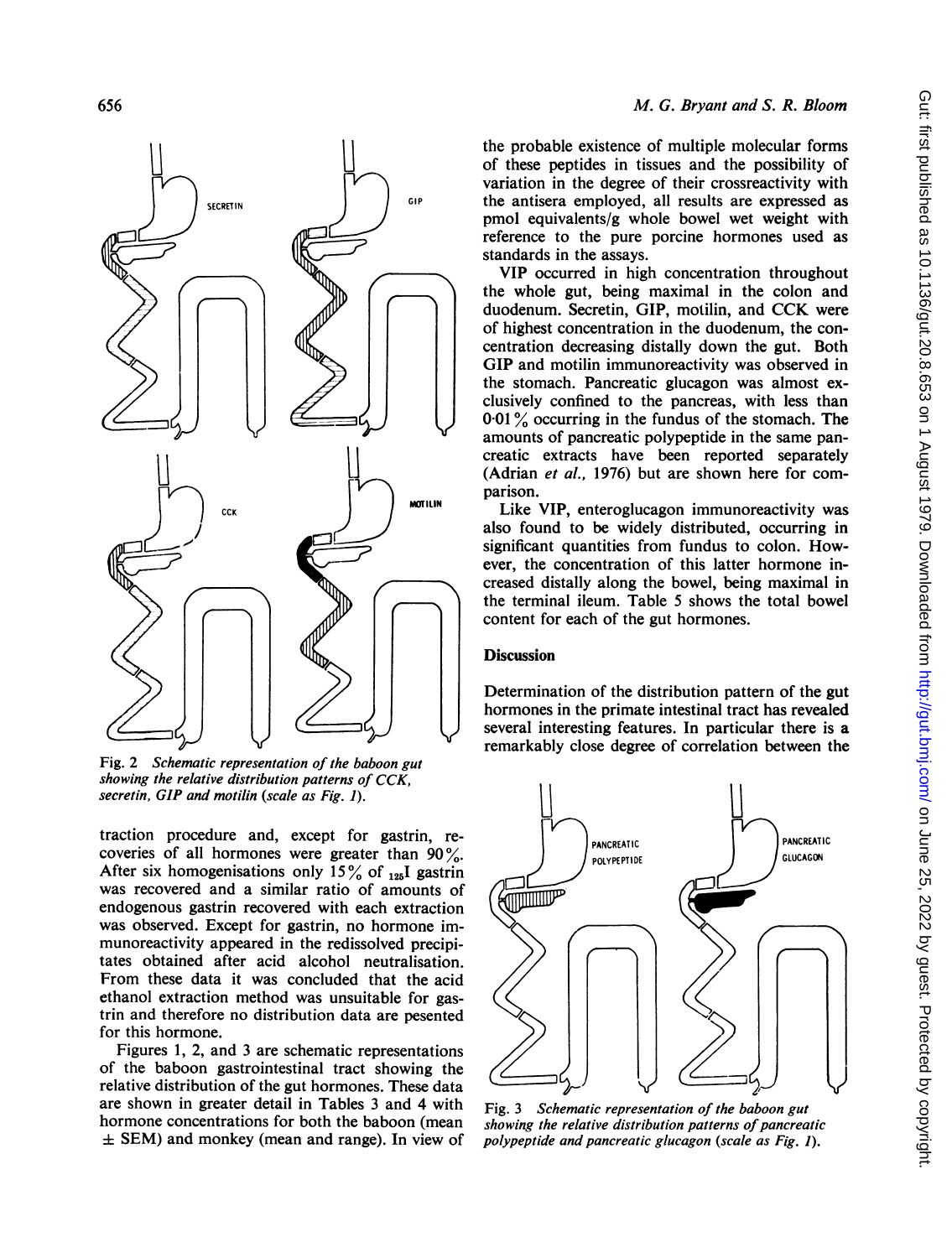| Region     | CCK         | <b>Secretin</b> | Motilin   | GIP        | VIP        | Entero-<br>Glucagon | Pancreatic<br>Glucagon | Pancreatic<br>Polypeptide |
|------------|-------------|-----------------|-----------|------------|------------|---------------------|------------------------|---------------------------|
| Oesophagus | ND          | <b>ND</b>       | ND.       | ND.        | $162 + 26$ | <b>ND</b>           | <b>ND</b>              | <b>ND</b>                 |
| Fundus     | ND          | ND              | $4\pm1$   | ND.        | $78 + 5$   | ND                  | ND                     | $1.9 + 0.3$               |
| Antrum     | ND          | ND.             | $31 + 3$  | $45 \pm 5$ | $85 + 8$   | $ND^-$              | <b>ND</b>              | $1.4 + 0.3$               |
| Duodenum   | $51 \pm 10$ | $62 + 6$        | $156 + 8$ | $70 + 5$   | $185 + 18$ | $10 + 3$            | ND                     | $2.1 + 0.3$               |
| Jejunum    | $33 \pm 4$  | $25 + 4$        | $80 + 8$  | $65+9$     | $98 + 22$  | $52 + 9$            | ND                     | $0.8 + 0.5$               |
| Ileum      | $24 \pm 6$  | $3 + 0.3$       | $6 \pm 1$ | $25\pm3$   | $165 + 38$ | $166 + 29$          | ND                     | $0.6 + 0.4$               |
| Colon      | ND          | ND.             | ND        | ND         | $220 + 69$ | $14 + 5$            | ND                     | $0.8 + 0.3$               |
| Pancreas   | ND          | ND              | ND        | ND         | $30 \pm 8$ | ND                  | $5000 + 600$           | $123 + 16$                |
| Heart      | ND          | ND.             | ND        | <b>ND</b>  | ND         | <b>ND</b>           | ND                     | <b>ND</b>                 |
| Liver      | ND          | ND              | ND        | ND         | ND         | ND                  | ND                     | <b>ND</b>                 |

Table 3 Gut hormone concentrations in different regions of baboon gastrointestinal tract

Results expressed as pmol equivalents/g whole bowel wet weight (mean $\pm$ SEM). Assay detection limits are as follows: CCK <0.3 pmol equivalents/g whole bowel wet weight; secretin<0.06; motilin<0.06; GIP<0.3; VIP<0.06; enteroglucagon<0.2; pancreatic glucagon<0.08; pancreatic polypeptide<0 1; ND: not detectable.

Table 4 Gut hormone concentrations in different regions of monkey gastrointestinal tract

| Region     | <b>CCK</b>  | <b>Secretin</b> | Motilin            | GIP         | VIP          | Enteroglucagon | Pancreatic<br>glucagon |
|------------|-------------|-----------------|--------------------|-------------|--------------|----------------|------------------------|
| Oesophagus | <b>ND</b>   | <b>ND</b>       | ND                 | ND.         | 86 (63-110)  | <b>ND</b>      | ND                     |
| Fundus     | ND          | ND              | $4(0.5 -$<br>-6)   | ND.         | $25(20-28)$  | ND.            | ND                     |
| Antrum     | ND          | ND              | $30(21-40)$        | $53(32-81)$ | $27(16-35)$  | ND.            | ND                     |
| Duodenum   | $61(42-71)$ | 86 (80-93)      | 131 (110-153)      | 84 (79-90)  | 44 (26 - 55) | $3 - 8$<br>5 ( | ND.                    |
| Jejunum    | 39 (21-50)  | $31(26-41)$     | $68$ ( $51 - 80$ ) | 64 (58-72)  | $55(39-65)$  | 41 (35 - 48)   | ND                     |
| Ileum      | $30(28-33)$ | $2(1-3)$        | 8 (<br>$6 - 10$    | $20(10-36)$ | 100 (91-110) | 120 (106-132)  | ND                     |
| Colon      | ND          | ND              | ND                 | ND.         | $63(53-70)$  | $21(13-30)$    | ND                     |
| Pancreas   | <b>ND</b>   | ND              | ND.                | ND.         | $20(16-28)$  | ND             | 3000 (2200-4169)       |
| Heart      | ND          | <b>ND</b>       | ND                 | ND.         | ND.          | ND.            | ND                     |
| Liver      | ND          | ND              | ND                 | <b>ND</b>   | <b>ND</b>    | ND             | ND                     |

Results expressed as pmol equivalents/g whole bowel wet weight (mean and range). Assay detection limits as in Table 3.

baboon and monkey with regard to both relative distribution and absolute region-to-region concentrations of the gut hormones.

Although the acid alcohol method of extraction is efficient for most of the gut hormones, it is poor for gastrin. This is probably a consequence of the acidic nature of this peptide which renders it relatively insoluble in the acid conditions of the extraction.

It has been suggested that cholecystokinin is related to the gastrin family of peptides, both hormones sharing the same amino acid sequence in the Cterminal pentapeptide. The distribution and total amount of CCK in the gut, however, is different from that of gastrin reported by other workers (Nilson et al., 1973) being maximal in the duodenum and decreasing distally. This distribution pattern is

Table 5 Total amounts of gut hormones present in baboon gastrointestinal tract (nmol equivalents; mean  $\pm$  SEM)

| Hormone             | Total amount in whole bowel |  |  |
|---------------------|-----------------------------|--|--|
| <b>VIP</b>          | $128 + 32$                  |  |  |
| Pancreatic glucagon | $74 + 9$                    |  |  |
| Enteroglucagon      | $44 + 8$                    |  |  |
| Motilin             | $20 + 2$                    |  |  |
| <b>GIP</b>          | $14 + 1$                    |  |  |
| <b>CCK</b>          | $7 + 0.5$                   |  |  |
| Secretin            | $4 + 0.4$                   |  |  |

in very good agreement with early bioassay data (Go et al., 1969), confirmed more recently by radioimmunoassay (Reeder et al., 1973). The lack of detection of 'cholecystokinin-like' immunoreactivity in the antrum provides additional evidence of the specificity of our CCK assay, as, despite use of an unsuitable extraction method, large quantities of gastrin were extractable from the antrum.

The distribution obtained here for secretin, with highest amounts present in the duodenum and decreasing distally down the bowel, is also in complete agreement with early bioassay data (Friedman and Thomas 1950). No secretin immunoreactivity was detectable in the stomach or colon.

Like cholecystokinin and secretin, GIP and motilin were also predominant in the proximal small bowel and undetectable in the colon. However, in contrast with the former hormones, both GIP and motilin occurred in small quantities in the stomach, particularly in the antral region.

VIP, which along with secretin, pancreatic glucagon, and GIP, is a member of the secretin 'family' of peptides, exhibits a much wider pattern of distribution than the other members of this family. Whereas secretin, GIP, and pancreatic glucagon are localised mainly in the upper small intestine and pancreas, VIP occurs in high concentrations throughout the length of the gut from oesophagus to rectum,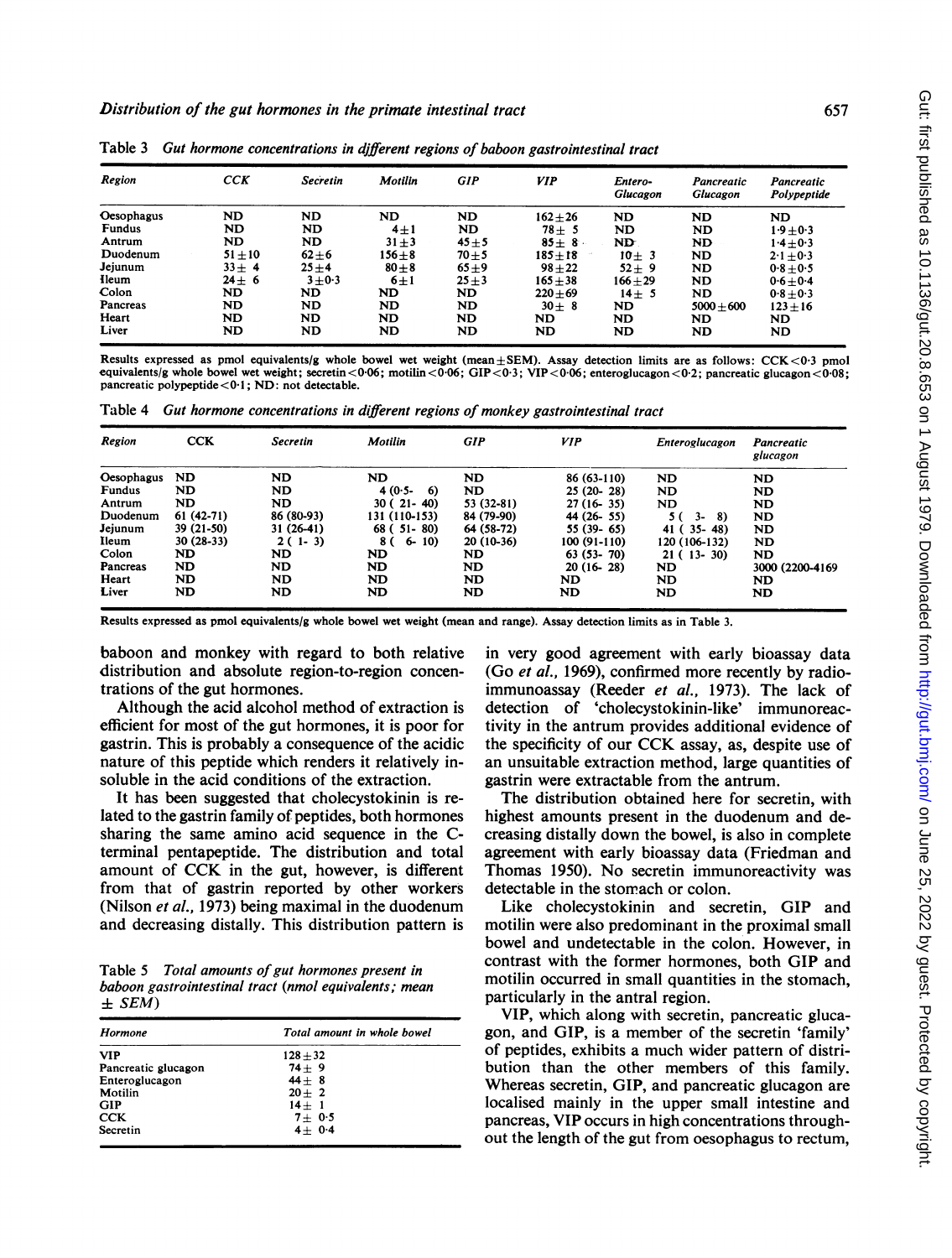including the pancreas. The physiological role of VIP is unknown but it possesses an unusually wide spectrum of biological actions (Said and Mutt, 1970) and has a very short half-life in plasma (Domschke et al., 1978; Modlin et al., 1978). In normal individuals VIP circulates at very low concentrations after ingestion of a meal (Bloom et al., 1975; Mitchell and Bloom in press). Recent studies in man have shown that VIP occurs throughout the central nervous system and in many peripheral tissues (Bryant, et al., 1976). In this present study, VIP concentrations are shown for the whole bowel thickness (muscle plus mucosa). However, it has been demonstrated in man that at least two-thirds of the total amount of VIP present in the gut occurs within tiny nerve fibres and nerve terminals of the muscle layer, the remainder being present in both nerve fibres and secretory cells in the mucosal layer (Bryant et al., 1976). Clearly the functional role of VIP may vary greatly depending on its location. The presence of VIP in nerve terminals suggests it may function in part as a neurotransmitter substance, while its location in endocrine cells suggests a possible paracrine, or local hormonal role.

Although, like VIP, enteroglucagon is widely distributed throughout the gut, it is not as uniformly distributed as the former peptide and is of maximal concentration in the distal small bowel. The isolation and purification of this substance has proved to be somewhat difficult because of its large molecular size, multiple hormonal forms, and relative instability. Hence little is known of its pharmacology.

The distribution of pancreatic glucagon immunoreactivity is markedly different from all the peptides discussed so far, this peptide being almost exclusively confined to the pancreas. This finding contrasts with the reports of Sasaki and co-workers (Sasaki et al., 1975) who found that, in the dog, at least a third of the total amount of pancreatic glucagon-like immunoreactivity present in this animal occurred in the fundic region of the stomach. In the primate, less than  $0.01\%$  occurred in this region. Histochemical analysis of the canine fundus has revealed numerous cells which are indistinguishable from pancreatic  $\alpha$ -cells, whereas  $\alpha$ -cells are absent or very infrequent in the primate stomach (Munoz Barragan et al., 1977). The absence of gastric pancreatic-type glucagon in the primate is additionally supported by observations on human surgical tissue where pancreatic glucagon-like immunoreactivity could also not be detected in the fundic region (Bloom et al., 1976a). In addition, circulating pancreatic glucagon is undetectable in the plasma of human subjects who have undergone total pancreatectomy (Barnes and Bloom, 1976).

It is now clear that most peptide hormones exist

in several molecular forms of different size. The study of gut hormone distribution may thus be considered incomplete without characterisation of the type of molecular species measured. There is not space for a full account of such a study to appear in this report, so this will form the subject of a separate future communication. In brief, motilin and VIP eluted as single molecular species on gel chromatography and moved identically to the pure porcine peptides. CCK, pancreatic glucagon, and enteroglucagon were all multiform, having a pattern in agreement with previous reports (Rigopoulou et al., 1970; Valverde et al 1970). GIP also appeared to exist in at least two different molecular forms, the major peak of immunoreactivity eluting identically with pure porcine GIP standard, while a peak of apparent higher molecular weight GIP immunoreactivity was also observed. This higher molecular weight fraction formed approximately  $20\%$  of the total GIP immunoreactivity. It is perhaps pertinent to mention at this point that the biological potencies and halflives of the different molecular forms of these peptides cannot be assumed to be equivalent on a molar basis and clearly additional work is necessary to determine the relative physiological importance of the individual hormonal species measured.

The gut hormone maps reported here for the primate are the first to demonstrate the accurate relative distribution of seven different hormones in the same extracts of whole fresh bowel regions. They thus allow comparison of the total quantities of each hormonal peptide in the gut. This is essential basic data for the future study of gut hormonal pathophysiology.

This work was supported by grants from the British Diabetic Association, Medical Research Council, and the Wellcome Foundation. Pure porcine peptide hormones were a generous gift from Professor V. Mutt (Karolinska Institute, Stockholm, Sweden). Human serum albumin was kindly provided by the Lister Institute.

## References

- Adrian, T. E., Bloom, S. R., Bryant, M. G., Polak, J. M., Heitz, P., and Barnes, A. J. (1976). Distribution and release of human pancreatic polypeptide. Gut, 17, 940-944.
- Alford, F. P., Bloom, S. R., and Nabarro, J. D. N. (1977). Glucagon levels in normal and diabetic subjects: use of a specific immunoabsorbent for glucagon radioimmunoassay. Diabetologia, 13, 1-6.
- Barnes, A. J., and Bloom, S. R. (1976). Pancreatectomised man: a model for diabetes without glucagon. Lancet, I, 219-221.
- Bloom, S. R., and Bryant, M G. (1973). The distribution of vasoactive intestinal peptide (VIP) in the primate gastrointestinal tract and characterization of VIP from human tumours (Abstract). Gut, 14, 823.